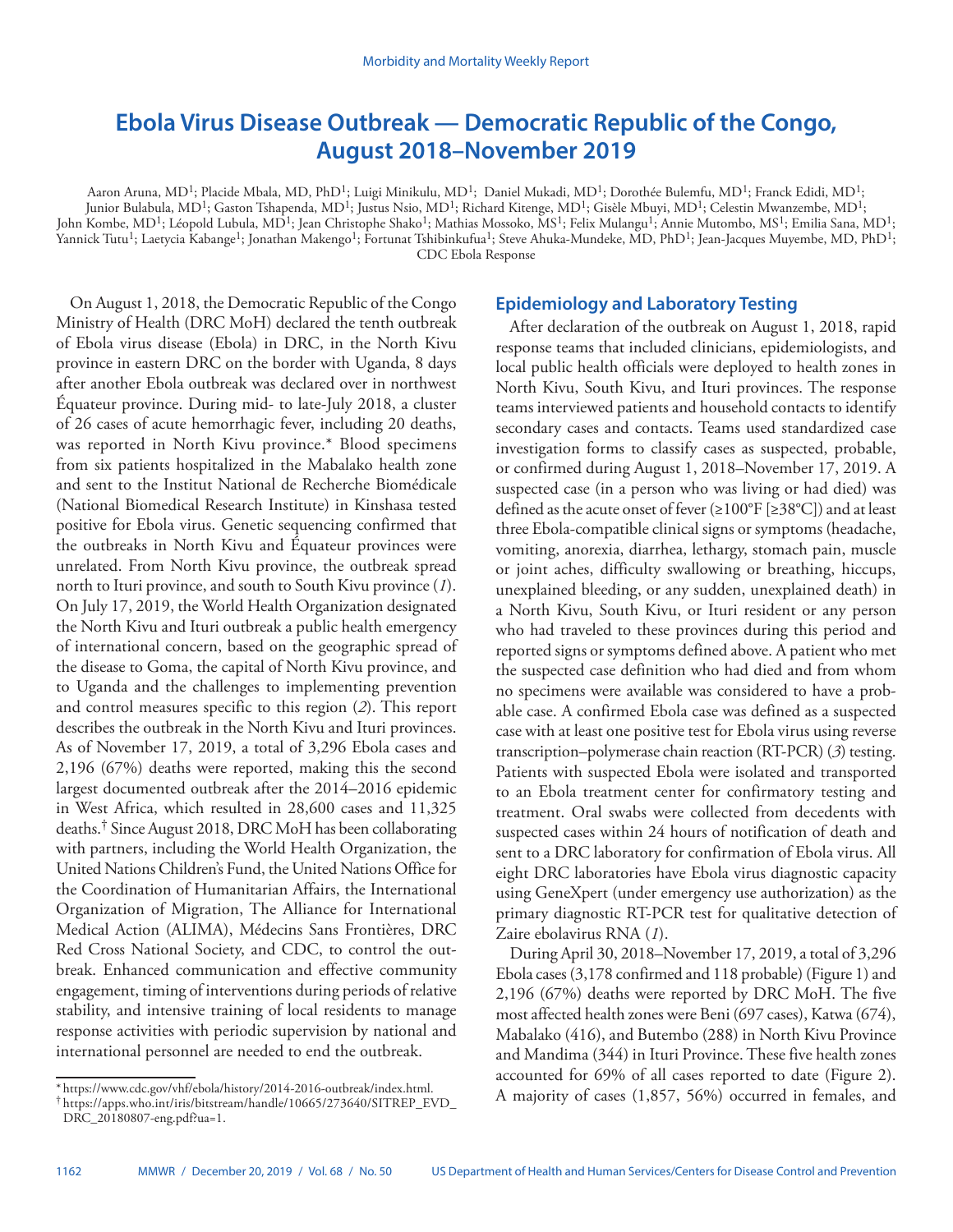

**FIGURE 1. Confirmed and probable cases of Ebola virus disease, by week of illness onset and cumulative number of cases — Democratic Republic of the Congo, April 30, 2018–November 17, 2019**

968 (29%) occurred in persons aged ≤18 years. Health care workers accounted for 163 (5%) cases. Thirty-four percent of cases were community deaths (i.e., Ebola cases not identified until patient death and thus not effectively isolated from the time of infection until death). As of November 17, 2019, approximately 1,492 (45%) of the 3,296 cases and 150,000 contacts of patients with confirmed and probable Ebola had been monitored across all affected health zones for 21 days after their last known exposure. However, contact enumeration was incomplete because insecurity caused by conflict, mistrust toward local authorities, and resistance prevented rapid response teams from entering some communities.

Conflict, including clashes between armed groups and Congolese security forces, has resulted in eruptions of violence targeting civilians and displacement of tens of thousands of residents into neighboring provinces and countries (Rwanda and Uganda). On June 11, 2019, the Uganda Ministry of Health reported a patient with confirmed Ebola who had traveled to DRC for a funeral and then back to Kasese district in eastern Uganda. The patient was a child aged 5 years who had traveled with five family members from Uganda to DRC to attend the funeral of his grandfather, who had died from probable Ebola. The day after the funeral, two additional family members who had traveled from Uganda to DRC were confirmed to have Ebola. All three Ebola patients died after returning to Uganda, and no additional cases have been reported in Uganda since June 12, 2019. The confirmed cases in Uganda are the first cases of Zaire ebolavirus infection in that country and the first cases reported in Uganda since 2013.

On July 14, 2019, a confirmed case of Ebola was reported in a traveler to Goma, a city in DRC with a population of >1 million that is located on the border with Rwanda. The patient traveled by bus from Butembo approximately 190 miles (300 km) north of Goma and died on July 16, 2019; contact enumeration is complete, and 21-day follow-up has been completed. This case was the first reported in a major urban center in the current outbreak, prompting an intensification of response efforts. On July 30, 2019, another confirmed case was also reported in Goma. The patient, who traveled by bus from a community near Bunia in Ituri province, approximately 350 miles (560 km) north of Goma, died at Goma's Ebola treatment center on July 31, 2019. In addition, two secondary confirmed cases in family members who were contacts of the patient received medical care in Goma's Ebola treatment center and contact enumeration has been completed for this transmission chain.

## **Public Health Response**

DRC MoH has established a strategic coordination center in Goma, with an emergency operations center (EOC) that monitors both implementation of the operations through lower administrative level EOCs that report to Goma and direct contacts with the teams in the health zones. In addition, the EOC and DRC MoH commissions (e.g., surveillance, vaccination, and safe and dignified burials) also coordinate the deployment of multidisciplinary rapid response teams to support affected health zones.

Since August 1, 2018, DRC MoH has been collaborating with several international partners to support response activities and enhance Ebola preparedness. To strengthen surveillance activities, DRC MoH disseminated standardized Ebola case definitions, developed reporting tools and communication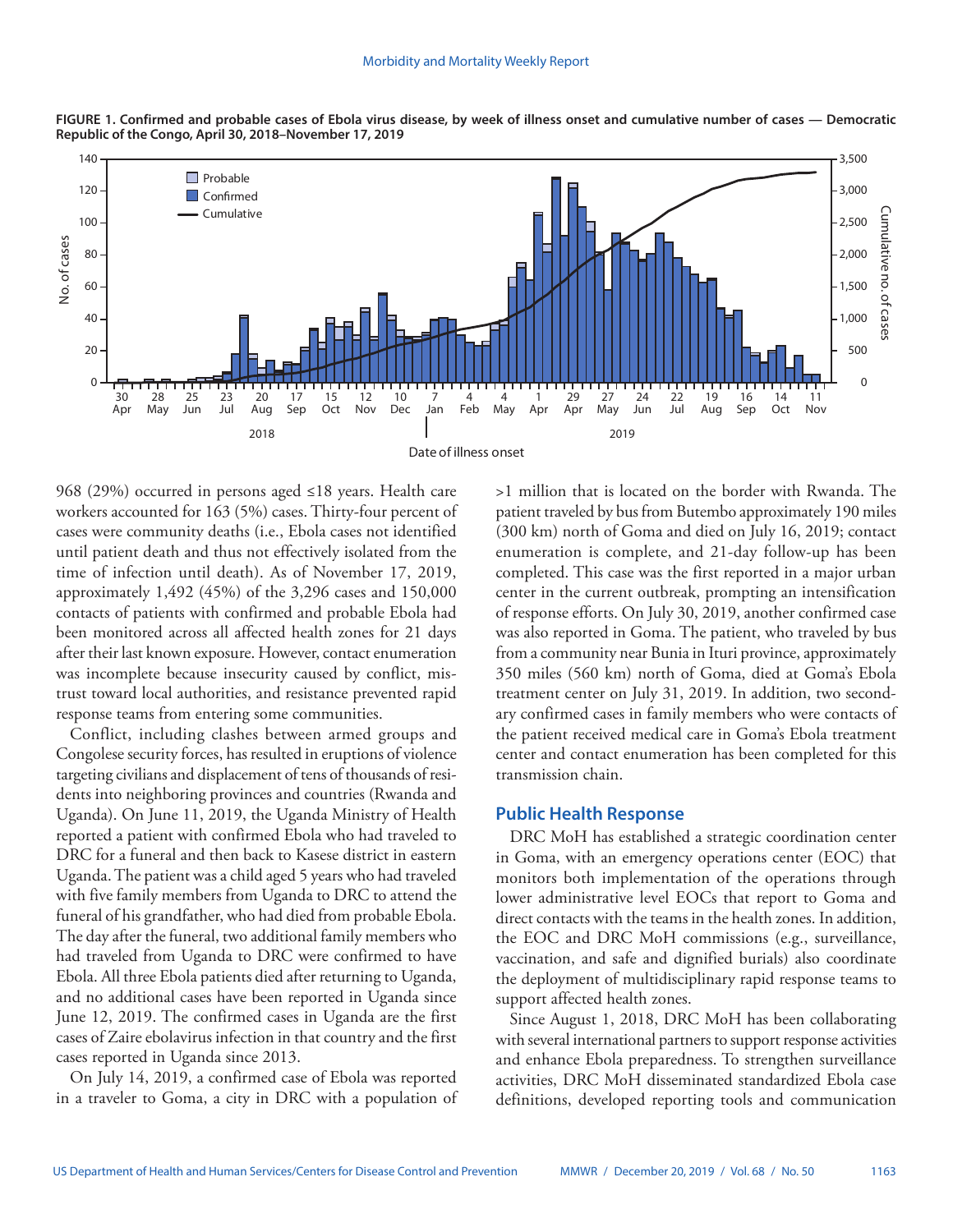strategies, and began distribution of daily situation reports. Rapid response teams have deployed to affected health zones to strengthen Ebola case management and infection prevention and control in health care facilities and in 14 treatment and transit centers. An experimental single-dose Ebola vaccine licensed by Merck (recombinant vesicular stomatitis virus– Zaire Ebola virus [rVSV-ZEBOV-GP]) (*4*) has been authorized under compassionate use by the World Health Organization and DRC MoH. The vaccine is provided primarily through a ring vaccination strategy that targets contacts of index cases and their contacts. The vaccine is also offered to groups at high risk, such as health care personnel and frontline workers (those whose duties [e.g., case investigation, burial, or vaccination] puts them at high risk for Ebola infection). As of November 17, 2019, approximately 250,000 persons at risk for Ebola have been vaccinated, including approximately 31,000 health care and frontline workers. In addition, regulatory authorities in DRC have approved the use of four therapeutic agents that have been effective in nonhuman primates for compassionate use in patients with Ebola; these include the monoclonal antibodies MAb114, REGN-EB3, ZMapp, and the antiviral remdesivir. The effectiveness of these therapeutic agents was evaluated in a trial using an Ebola virus generated via a reverse genetics system and Ebola virus sequences provided by organizations in DRC (*5*). Preliminary results from the study led the trial's monitoring board to stop the study and randomize all remaining patients to either mAb114 or REGN-EB3 because both of these agents were found to decrease case fatality rates (*5*).

#### **Discussion**

The first human Ebola outbreak occurred in Zaire (now DRC) in 1976, and since then approximately 28 known outbreaks of Ebola have occurred in Africa (*6*). Although DRC has successfully contained Ebola outbreaks in the past (*4*,*6*), challenges specific to North Kivu and Ituri provinces have complicated the current outbreak control. Limited infrastructure coupled with armed conflict among rebel groups, DRC's armed forces, and militants attacking civilians have led to insecurity resulting in interruptions in response activities (*2*,*7*). The prolonged conflict has seeded mistrust toward local authorities and international partners, which has impeded effective community collaboration and led to incomplete case ascertainment and contact enumeration, vaccination refusals, and delayed seeking of health care. Nosocomial transmission of disease in local health facilities has further eroded communities' confidence in the health system (*2*,*5*). Hesitant patients have absconded from Ebola treatment centers, and families have resisted taking patients to hospitals, thereby increasing disease transmission in communities. In addition, contact with an infected corpse or body fluids of an infected person, especially after a community **FIGURE 2. Geographic distribution of confirmed and probable cases of Ebola virus disease (Ebola) by health zones — North Kivu, South Kivu, and Ituri provinces, Democratic Republic of the Congo, April 30, 2018–November 17, 2019\***



\* During April 30, 2018–November 17, 2019, a total of 3,296 Ebola cases (3,178 confirmed and 118 probable) were reported by the Democratic Republic of the Congo (DRC) Ministry of Health. In addition, three persons in Uganda who had traveled from Uganda to DRC to attend the funeral of a DRC Ebola patient became infected and died.

death of a patient with suspected Ebola or during unsafe burials (*8*,*9*) has increased community transmission. Intervention strategies to decrease community concerns regarding Ebola intervention measures, such as involvement of local leaders and health education, have been successful and need to be continued to reduce Ebola virus transmission in communities (*2*,*9*). These strategies include 1) educating residents about the signs and symptoms of Ebola and its modes of transmission, 2) emphasizing the importance of seeking medical care and promptly reporting suspected Ebola cases, 3) emphasizing the potential benefit of early diagnosis and treatment with effective Ebola therapeutics (*5*), and 4) trusted local leaders disseminating health communication messages in local languages. These steps can facilitate the isolation and treatment of patients in a reserved ward in local hospitals or in the homes of patients unwilling to seek care at an Ebola treatment center (*9*).